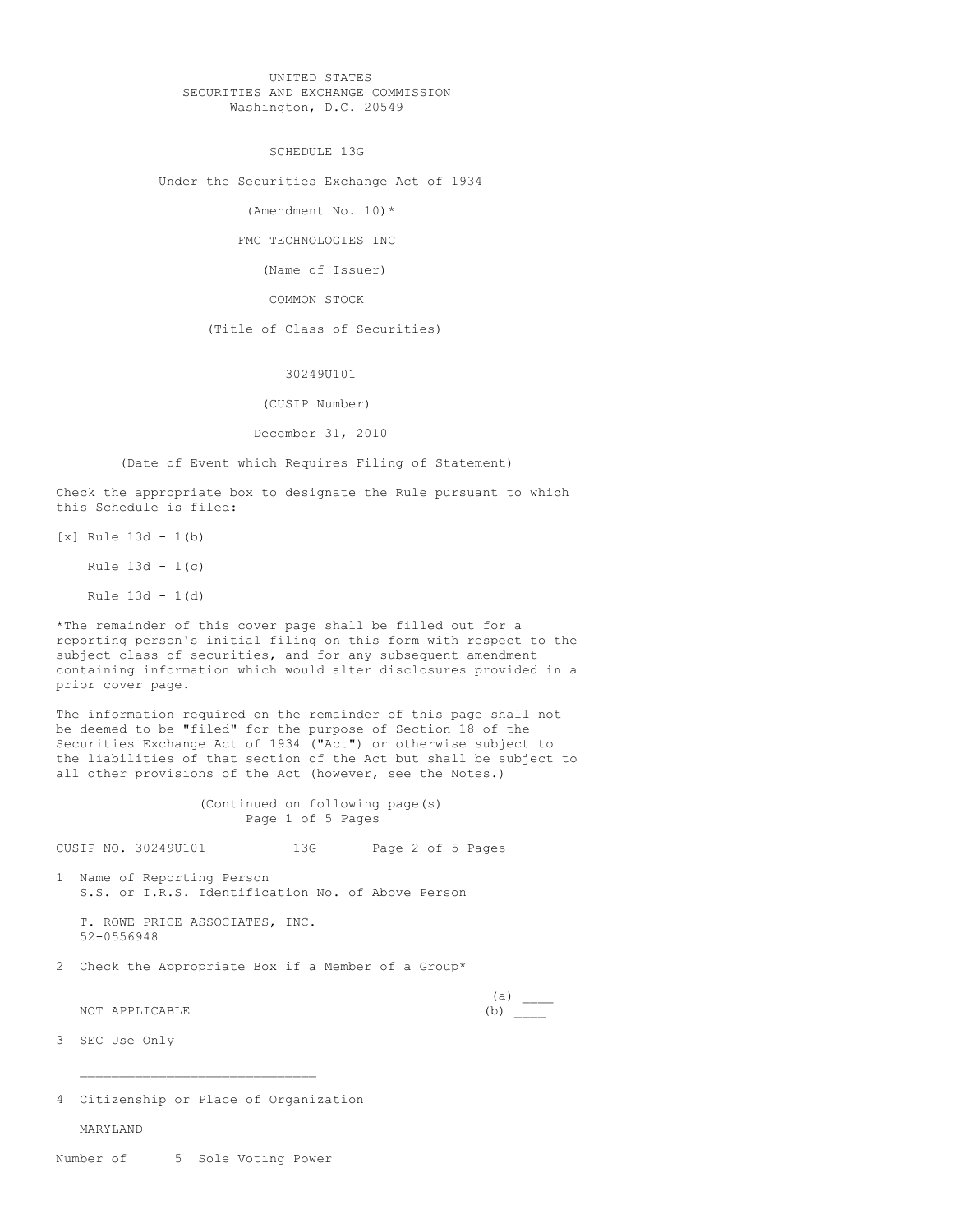\*\* Shares 3,854,353 Beneficially 6 Shared Voting Power \*\* Owned By Each  $-0-$ Reporting 7 Sole Dispositive Power \*\* Person 14,035,123 With 8 Shared Dispositive Power  $-0-$ 9 Aggregate Amount Beneficially Owned by Each Reporting Person 14,035,123 10 Check Box if the Aggregate Amount in Row (9) Excludes Certain Shares\* NOT APPLICABLE 11 Percent of Class Represented by Amount in Row 9 11.7% 12 Type of Reporting Person\* IA \*SEE INSTRUCTION BEFORE FILLING OUT! \*\*Any shares reported in Items 5 and 6 are also reported in Item 7. SCHEDULE 13G PAGE 3 OF 5 Item 1(a) Name of Issuer: Reference is made to page 1 of this Schedule 13G Item 1(b) Address of Issuer's Principal Executive Offices: 1803 GEARS RD, HOUSTON, TX 77067 Item 2(a) Name of Person(s) Filing: (1) T. Rowe Price Associates, Inc. ("Price Associates")  $(2)$ Attached as Exhibit A is a copy of an agreement between the Persons Filing (as specified hereinabove) that this Schedule 13G is being filed on behalf of each of them. Item 2(b) Address of Principal Business Office: 100 E. Pratt Street, Baltimore, Maryland 21202 Item 2(c) Citizenship or Place of Organization: (1) Maryland  $(2)$ Item 2(d) Title of Class of Securities: Reference is made to page 1 of this Schedule 13G Item 2(e) CUSIP Number: 30249U101 Item 3 The person filing this Schedule 13G is an: X Investment Adviser registered under Section 203 of the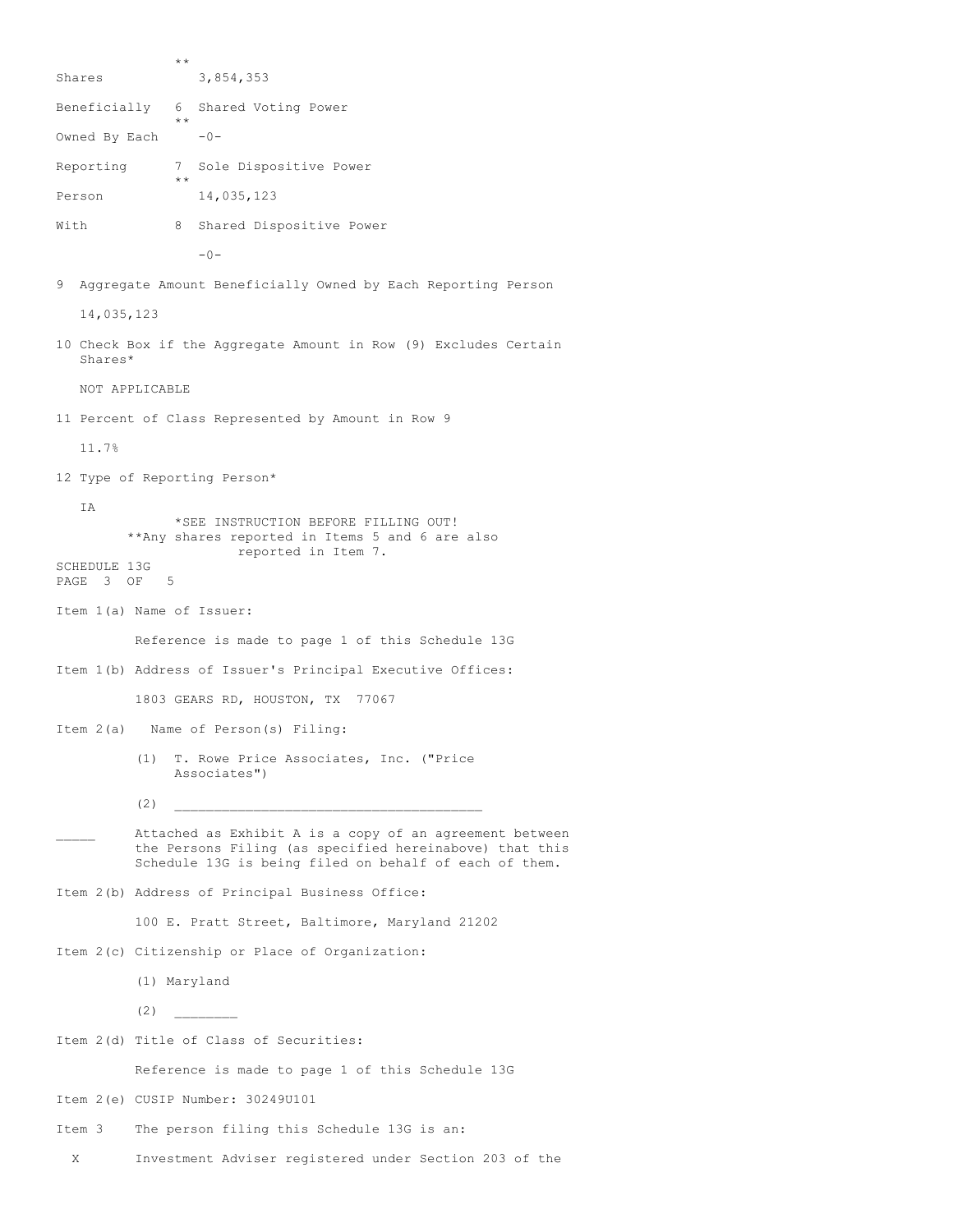Investment Advisers Act of 1940

- Investment Company registered under Section 8 of the Investment Company Act of 1940
- Item 4 Reference is made to Items 5-11 on page 2 of this Schedule 13G. SCHEDULE 13G

PAGE 4 OF

Item 5 Ownership of Five Percent or Less of a Class.

X Not Applicable.

This statement is being filed to report the fact that, as of the date of this report, the reporting person(s) has (have) ceased to be the beneficial owner of more than five percent of the class of securities.

- Item 6 Ownership of More than Five Percent on Behalf of Another Person
	- (1) Price Associates does not serve as custodian of the assets of any of its clients; accordingly, in each instance only the client or the client's custodian or trustee bank has the right to receive dividends paid with respect to, and proceeds from the sale of, such securities.

The ultimate power to direct the receipt of dividends paid with respect to, and the proceeds from the sale of, such securities, is vested in the individual and institutional clients which Price Associates serves as investment adviser. Any and all discretionary authority which has been delegated to Price Associates may be revoked in whole or in part at any time.

Except as may be indicated if this is a joint filing with one of the registered investment companies sponsored by Price Associates which it also serves as investment adviser ("T. Rowe Price Funds"), not more than 5% of the class of such securities is owned by any one client subject to the investment advice of Price Associates.

- (2) With respect to securities owned by any one of the T. Rowe Price Funds, only State Street Bank and Trust Company, as custodian for each of such Funds, has the right to receive dividends paid with respect to, and proceeds from the sale of, such securities. No other person is known to have such right, except that the shareholders of each such Fund participate proportionately in any dividends and distributions so paid.
- Item 7 Identification and Classification of the Subsidiary Which Acquired the Security Being Reported on By the Parent Holding Company.

Not Applicable.

Item 8 Identification and Classification of Members of the Group.

Not Applicable. SCHEDULE 13G<br>PAGE 5 OF  $5$  OF

Item 9 Notice of Dissolution of Group.

Not Applicable.

Item 10 Certification.

By signing below I (we) certify that, to the best of my